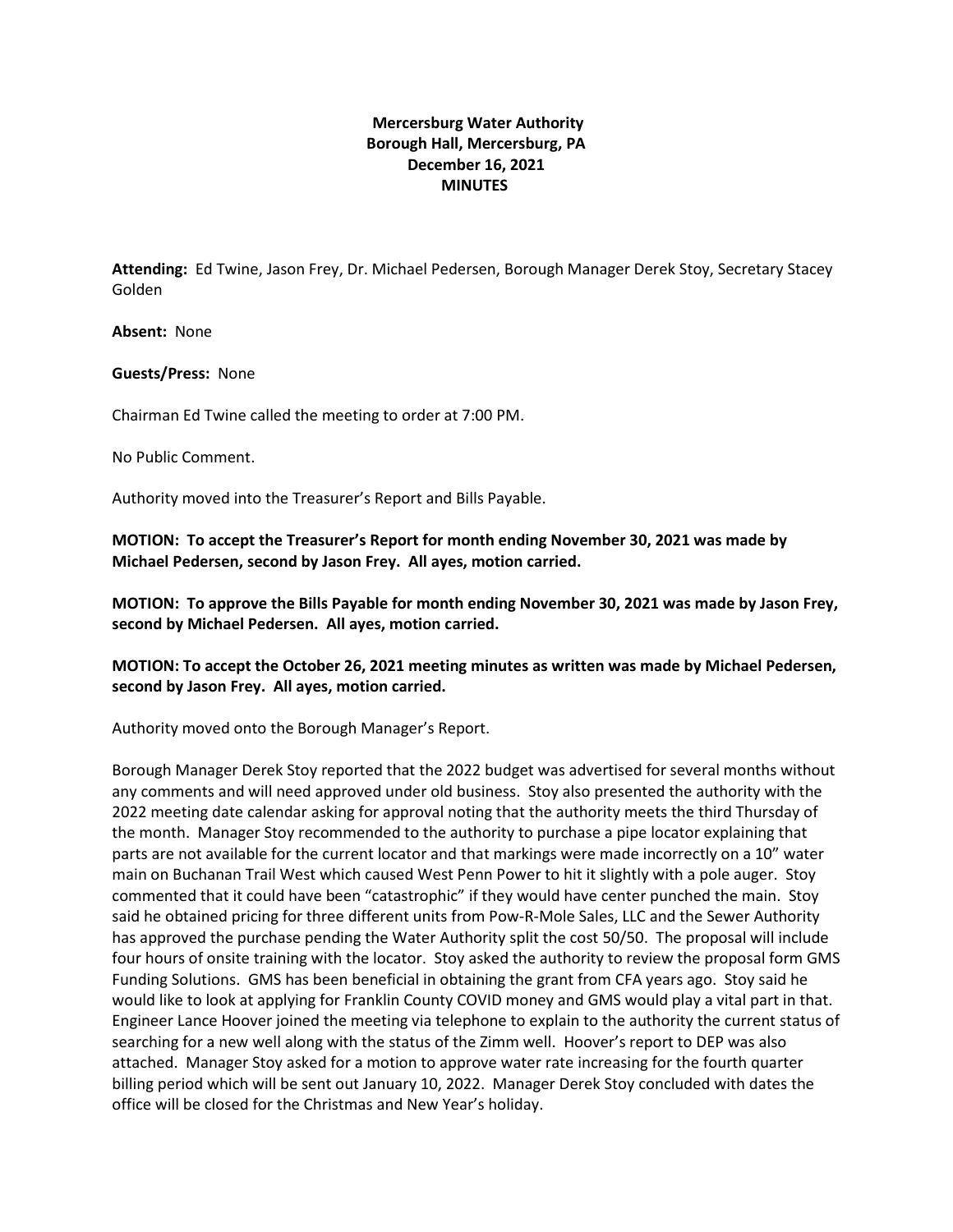Authority moved into the Engineer's Report.

Engineer Lance Hoover spoke to the authority via telephone. Hoover explained that two wells were drilled with no success and Shippensburg University grad students would be willing to come at no charge to the water authority to do a detailed hydrogeologic study of the area to determine a suitable location for a new groundwater source. Hoover stated that the authority is also in discussions with Read & Associates for a similar study should Shippensburg University not be able to provide assistance. Hoover reported on the Zimm Well saying it is operating under the new emergency permit. Hoover said the department inspected the site on December  $2<sup>nd</sup>$  and found three items that need addressed, the items were addressed and a "Certificate of Construction Completion" was submitted on December 8<sup>th</sup> with hopes of obtaining an operating permit in the very near future. Hoover said Buck Run Well is luckily providing what is needed. Engineer Hoover concluded with saying there are several avenues for grant funding.

Authority moved into Old Business.

**MOTION: To adopt the 2022 budget as written was made by Jason Frey, second by Michael Pedersen. All ayes, motion carried.**

Authority moved into New Business.

**MOTION: To approve the Pow-R-Mole quote in the amount of \$4,696.00 for a new pipe locator with the cost being split 50/50 between the water and sewer authorities was made by Michael Pedersen, second by Jason Frey. All ayes, motion carried.** 

**MOTION: To approve the meeting calendar dates as proposed was made by Jason Frey, second by Michael Pedersen. All ayes, motion carried.** 

**MOTION: To approve the water rate increase for the fourth quarter billing was made by Jason Frey, second by Jason Frey, second by Michael Pedersen. All ayes, motion carried.**

**MOTION: To allow Shippensburg University to get a detailed hydrogeologic study to determine suitable locations for a new groundwater source with telling DEP that there is interest in obtaining a permit to evaluate Test Well #5 was made by Michael Pedersen, second by Jason Frey. All ayes, motion carried.** 

## **MOTION: To retain GMS Funding Solutions for the proposed project assignment #2 for 1.5-2.14 million dollar grant was made by Jason Frey, second by Michael Pedersen. All ayes, motion carried.**

Manager Derek Stoy said the county was not close to putting any information out about when they are putting money out and it could be next year until anything is owed.

## **MOTION: To go into Executive Session at 7:55 PM for personnel matters not to reconvene was made by Jason Frey, second by Michael Pedersen. All ayes, motion carried.**

These meeting minutes have been transcribed and respectfully submitted for approval by Stacey Golden with the use of her meeting notes and audio recording.